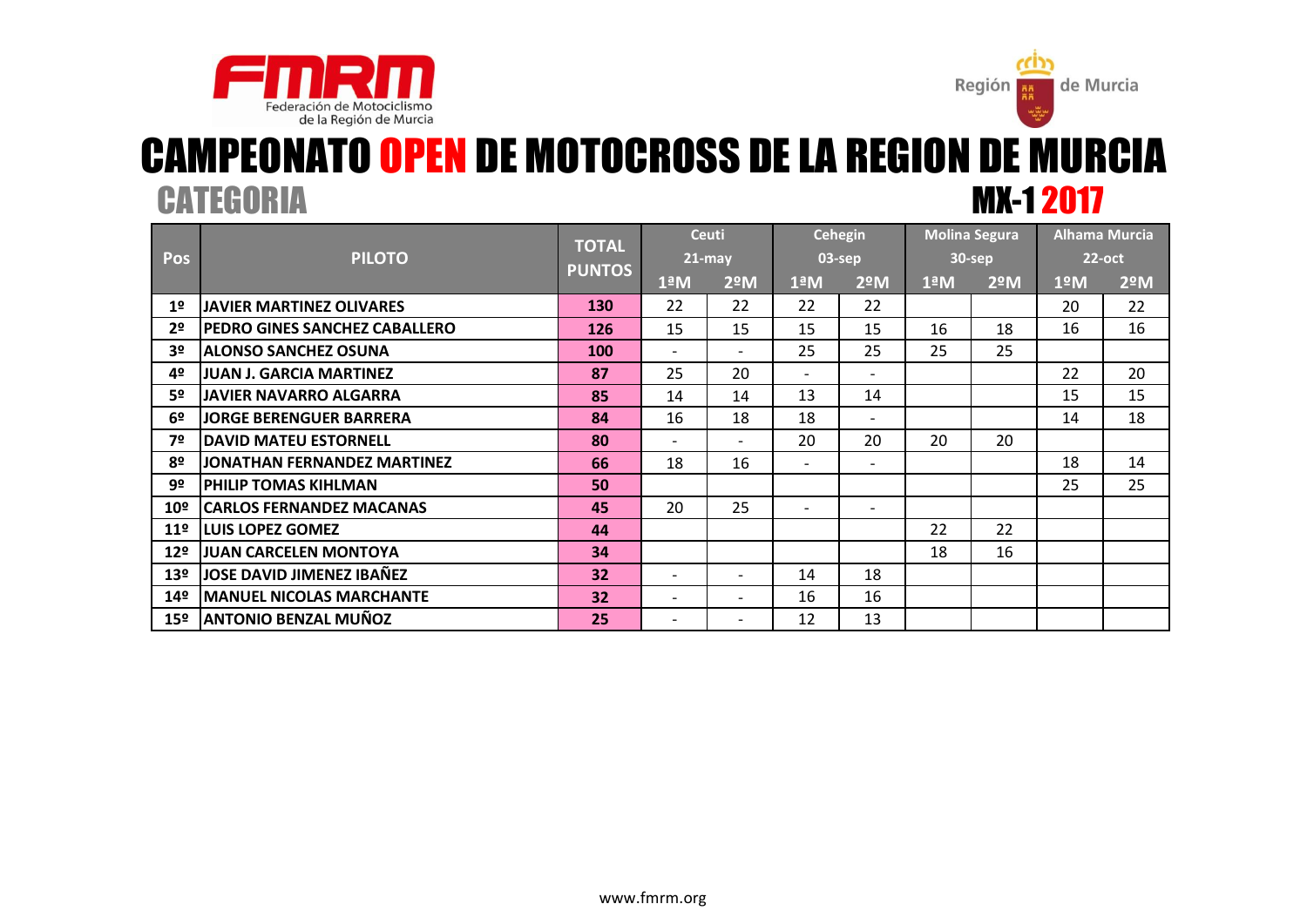### Región de Murcia ë₫. Federación de Motociclismo CAMPEONATO OPEN DE MOTOCROSS DE LA REGION DE MURCIA MX-2 2017 **CATEGORIA**

|                 |                                           | <b>TOTAL</b>  |                      | <b>Ceuti</b>  | Cehegin              |               | <b>Molina Segura</b> |               | <b>Alhama Murcia</b> |               |
|-----------------|-------------------------------------------|---------------|----------------------|---------------|----------------------|---------------|----------------------|---------------|----------------------|---------------|
| <b>Pos</b>      | <b>PILOTO</b>                             | <b>PUNTOS</b> | $21$ -may            |               |                      | 03-sep        | 30-sep               |               | $22$ -oct            |               |
|                 |                                           |               | $1^{\underline{a}}M$ | $2^{\circ}$ M | $1^{\underline{a}}M$ | $2^{\circ}$ M | $1^{\underline{a}}M$ | $2^{\circ}$ M | 1ºM                  | $2^{\circ}$ M |
| 1 <sup>°</sup>  | <b>AMANDA STORM</b>                       | 119           | 16                   | 15            | 12                   | 14            | 16                   | 16            | 15                   | 15            |
| 9º              | <b>ANTONIO JOSE PALLARES NAVARRO</b>      | 94            |                      |               |                      |               | 22                   | 22            | 25                   | 25            |
| 17 <sup>°</sup> | <b>IVAN LACUESTA MARTINEZ</b>             | 74            |                      |               | 14                   | 16            |                      |               | 22                   | 22            |
| 11 <sup>°</sup> | <b>ANTONIO MARTIN PRADOS</b>              | 74            | 20                   | 20            |                      |               |                      |               | 16                   | 18            |
| 2 <sup>o</sup>  | <b>ALEX GAMBOA MONTERO</b>                | 69            |                      |               | 22                   | 22            | 11                   | 14            |                      |               |
| 3 <sup>o</sup>  | <b>TOBIAS NODDEGAARD</b>                  | 59            |                      |               | 13                   | 13            | 15                   | 18            |                      |               |
| 4º              | <b>PABLO GARCIA ZAPATER</b>               | 58            | 15                   | 14            |                      |               | 14                   | 15            |                      |               |
| 5º              | <b>ADRIAN PLAZA JARQUE</b>                | 57            |                      |               | 15                   | 11            | 20                   | 11            |                      |               |
| 6 <sup>o</sup>  | <b>CARLOS FERNANDEZ MACANAS</b>           | 50            |                      |               | 25                   | 25            |                      |               |                      |               |
| 7º              | <b>PABLO NAERT PACHECO</b>                | 50            | 25                   | 25            |                      |               |                      |               |                      |               |
| 8º              | <b>FRANCISCO GARCIA BORDONADO</b>         | 50            |                      |               |                      |               | 25                   | 25            |                      |               |
| 10º             | <b>FRANCISCO JAVIER FERNANDEZ MACANAS</b> | 44            | 22                   | 22            |                      |               |                      |               |                      |               |
| 22º             | <b>KYLE MCNICOL</b>                       | 40            |                      |               |                      |               |                      |               | 20                   | 20            |
| 12 <sup>°</sup> | <b>MARIO LUCAS SANZ</b>                   | 40            |                      |               | 20                   | 20            |                      |               |                      |               |
| 21 <sup>°</sup> | <b>CARLOS POVEDA LLAMAS</b>               | 40            |                      |               |                      | 12            |                      |               | 14                   | 14            |
| 13 <sup>°</sup> | <b>JJUAN MOMPO GRAU</b>                   | 38            |                      |               |                      |               | 18                   | 20            |                      |               |
| 14º             | JOAN DAVID ROSELL ROMERO                  | 36            |                      |               | 18                   | 18            |                      |               |                      |               |
| 15 <sup>°</sup> | <b>TOMAS GARCIA MORENO</b>                | 36            | 18                   | 18            |                      |               |                      |               |                      |               |
| 23 <sup>°</sup> | <b>OLIVER COPPERWHEAT</b>                 | 34            |                      |               |                      |               |                      |               | 18                   | 16            |
| 16 <sup>°</sup> | <b>ALEJANDRO CAMPOY GOMARIZ</b>           | 31            |                      |               | 16                   | 15            |                      |               |                      |               |
| 18º             | <b>JJUAN CARCELEN MONTOYA</b>             | 30            | 14                   | 16            |                      |               |                      |               |                      |               |
| 19º             | <b>ALEIX CANAL GAYETE</b>                 | 25            |                      |               |                      |               | 12                   | 13            |                      |               |
| 20º             | <b>ALEX SANTIN DE ARTEAGA</b>             | 25            |                      |               |                      |               | 13                   | 12            |                      |               |
| 24º             | <b>MARIO MARTINEZ MARTINEZ</b>            | 13            |                      |               |                      |               |                      |               | 13                   |               |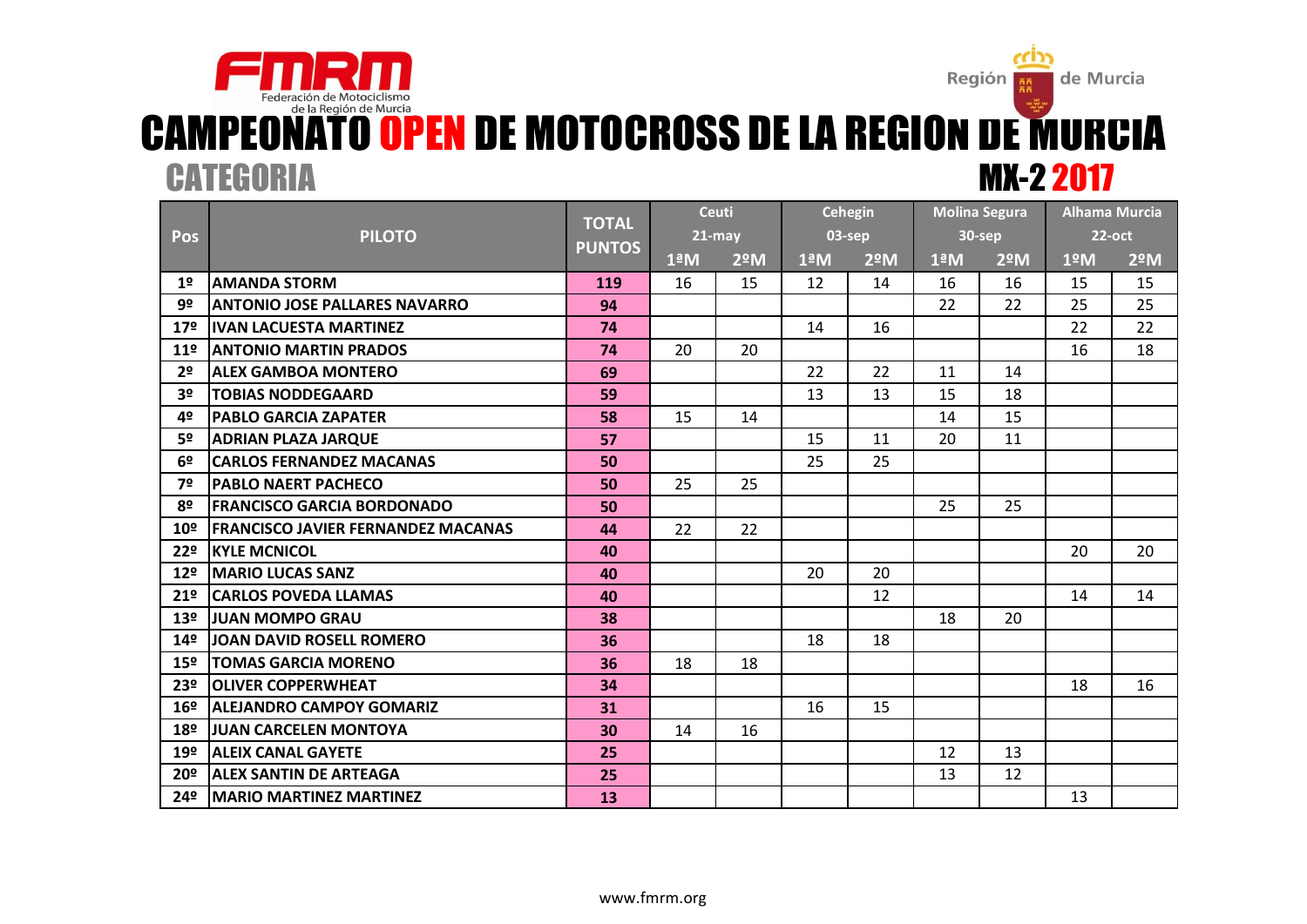



## CATEGORIA MX-35 2017 CAMPEONATO OPEN DE MOTOCROSS DE LA REGION DE MURCIA

|                |                                    | <b>TOTAL</b>  | Ceuti<br>$21$ -may |               | <b>Cehegin</b><br>03-sep |               | <b>Molina Segura</b><br>30-sep |               | <b>Alhama Murcia</b> |               |
|----------------|------------------------------------|---------------|--------------------|---------------|--------------------------|---------------|--------------------------------|---------------|----------------------|---------------|
| Pos            | <b>PILOTO</b>                      | <b>PUNTOS</b> |                    |               |                          |               |                                |               | $22$ -oct            |               |
|                |                                    |               | 1ªM                | $2^{\circ}$ M | $1^{\underline{a}}$ M    | $2^{\circ}$ M | $1^{\underline{a}}$ M          | $2^{\circ}$ M | 1ºM                  | $2^{\circ}$ M |
| 1 <sup>°</sup> | <b>JOSE LUIS GARCIA GARCIA</b>     | 191           | 22                 | 22            | 22                       | 25            | 25                             | 25            | 25                   | 25            |
| 2 <sup>o</sup> | <b>FRANCISCO J RAMOS HERNANDEZ</b> | 114           | 20                 | 20            | 15                       | 15            | 22                             | 22            |                      |               |
| 7º             | <b>ALBERT PEREZ</b>                | 62            | 18                 |               |                          |               |                                |               | 22                   | 22            |
| 3 <sup>o</sup> | <b>NICOLAS ORTUÑO NICOLAS</b>      | 50            | 25                 | 25            |                          |               |                                |               |                      |               |
| 4º             | JUAN ANTONIO ROCA VERGEL           | 47            |                    |               | 25                       | 22            |                                |               |                      |               |
| 5º             | <b>ANTONIO SIERRA CRESPO</b>       | 36            |                    |               | 18                       | 18            |                                |               |                      |               |
| 6º             | <b>DAVID MANUEL SANCHEZ CRESPO</b> | 32            |                    |               | 16                       | 16            |                                |               |                      |               |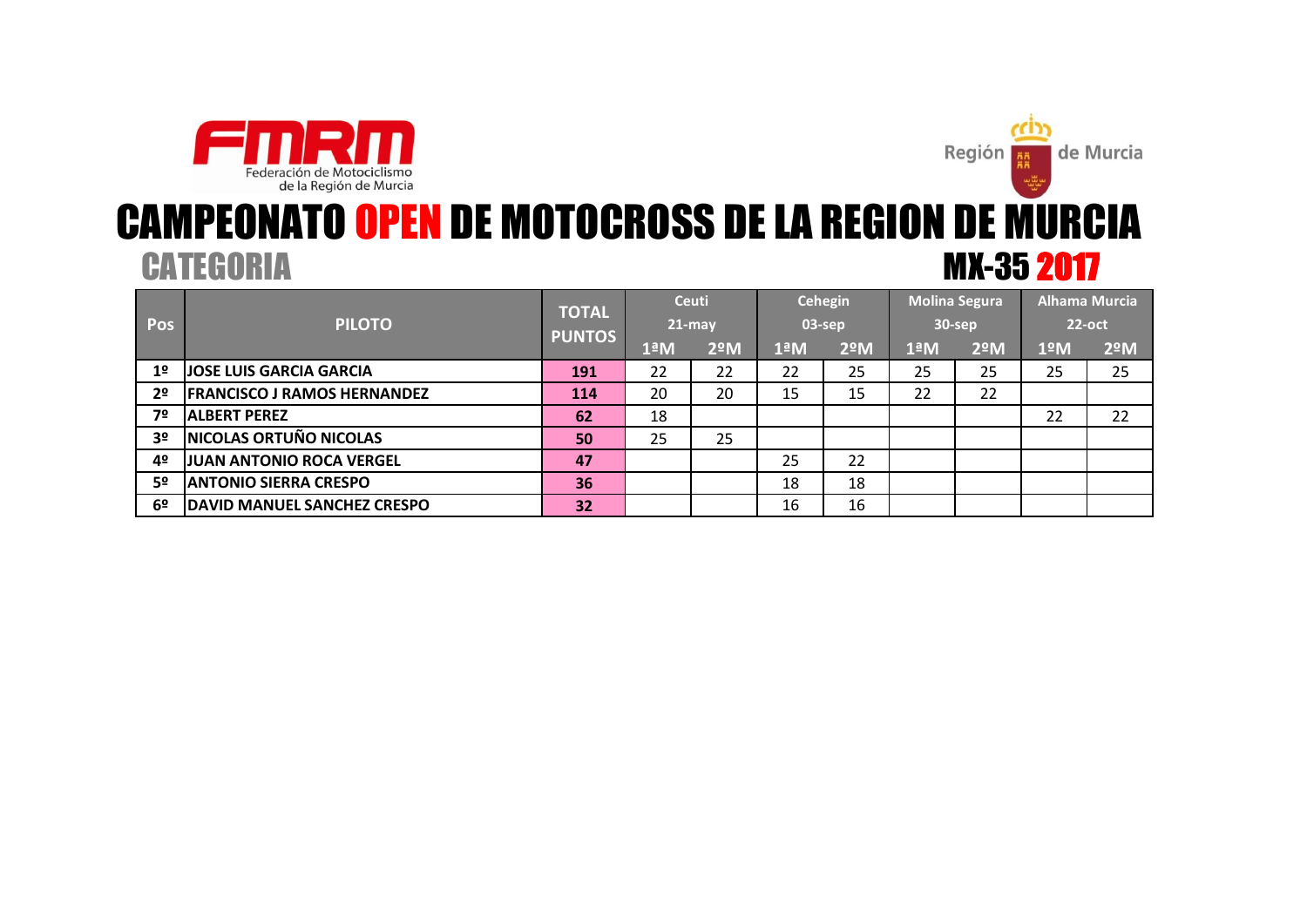

# CAMPEONATO OPEN DE MOTOCROSS DE LA REGION DE MURCIA

CATEGORIA MX-AF 2017

de Murcia

Región

|                 | <b>PILOTO</b>                   |                               |                          | <b>Ceuti</b>     | Javali                   |               | <b>Cehegin</b>        |               | <b>Molina Segura</b> |               | <b>Alhama Murcia</b> |               |
|-----------------|---------------------------------|-------------------------------|--------------------------|------------------|--------------------------|---------------|-----------------------|---------------|----------------------|---------------|----------------------|---------------|
| <b>Pos</b>      |                                 | <b>TOTAL</b><br><b>PUNTOS</b> |                          | $21 - may$       | $11$ -jun                |               | $03$ -sep             |               | 30-sep               |               | $15$ -oct            |               |
|                 |                                 |                               | $1^{\circ}$ <sub>M</sub> | 2 <sup>°</sup> M | $1^{\circ}$ <sub>M</sub> | $2^{\circ}$ M | $1^{\underline{a}}$ M | $2^{\circ}$ M | $1^{\underline{a}}M$ | $2^{\circ}$ M | 1ºM                  | $2^{\circ}$ M |
| 1 <sup>°</sup>  | <b>ISALVADOR BELCHI BELCHI</b>  | 211                           | 20                       | 18               | 16                       | 16            | 25                    | 16            | 25                   | 25            | 25                   | 25            |
| 2 <sup>o</sup>  | <b>ANGEL SALAR MESEGUER</b>     | 196                           | 25                       | 16               | 20                       | 20            | 20                    | 20            | 22                   | 20            | 22                   | 11            |
| 3 <sup>o</sup>  | <b>JAVIER PEREZ LOZANO</b>      | 181                           | 15                       | 20               | 25                       | 25            | 22                    | 18            | 18                   |               | 16                   | 22            |
| 4º              | <b>ICARLOS FERNANDEZ MULA</b>   | 104                           |                          |                  |                          |               | 16                    | 15            | 22                   | 22            | 15                   | 14            |
| 5º              | <b>ERNESTO PASTOR ASENSIO</b>   | 96                            | 22                       | 25               | 22                       | 18            | 9                     |               |                      |               |                      |               |
| 6º              | JONATHAN JIMENEZ ALCARAZ        | 80                            |                          |                  | 18                       | 22            | 18                    | 22            |                      |               |                      |               |
| 7º              | DAVID MUÑOZ MEDINA              | 77                            | 16                       | 15               |                          |               | 11                    | 12            |                      |               | 11                   | 12            |
| 8º              | <b>NICK CHERRY</b>              | 63                            |                          |                  |                          |               | 13                    | 14            |                      |               | 18                   | 18            |
| 9º              | <b>ANTONIO GUILLEN PEREZ</b>    | 55                            |                          |                  |                          |               | 12                    | 13            |                      |               | 14                   | 16            |
| 10 <sup>°</sup> | <b>MOLINERO BUSTAMANTE</b>      | 40                            | 18                       | 22               |                          |               |                       |               |                      |               |                      |               |
| 11 <sup>°</sup> | <b>TOBIAS NODDEGAARD</b>        | 40                            |                          |                  |                          |               |                       |               |                      |               | 20                   | 20            |
| 12 <sup>°</sup> | <b>MIGUEL ANTON BORJA</b>       | 39                            |                          |                  |                          |               | 14                    | 25            |                      |               |                      |               |
| 13 <sup>°</sup> | <b>IMANUEL PASTOR JIMENEZ</b>   | 30                            |                          |                  | 15                       | 15            |                       |               |                      |               |                      |               |
| 14 <sup>°</sup> | <b>MIGUEL QUETGLAS JUAN</b>     | 28                            |                          |                  |                          |               |                       |               |                      |               | 13                   | 15            |
| 15 <sup>°</sup> | <b>IMARIO MARTINEZ MARTINEZ</b> | 26                            |                          |                  |                          |               | 15                    | 11            |                      |               |                      |               |
| 16 <sup>°</sup> | <b>GRABIEL SANCHEZ MARIN</b>    | 25                            |                          |                  |                          |               |                       |               |                      |               | 12                   | 13            |
| 17 <sup>°</sup> | <b>ADRIAN ESTEVEZ GILABERT</b>  | 10                            |                          |                  |                          |               | 10                    |               |                      |               |                      |               |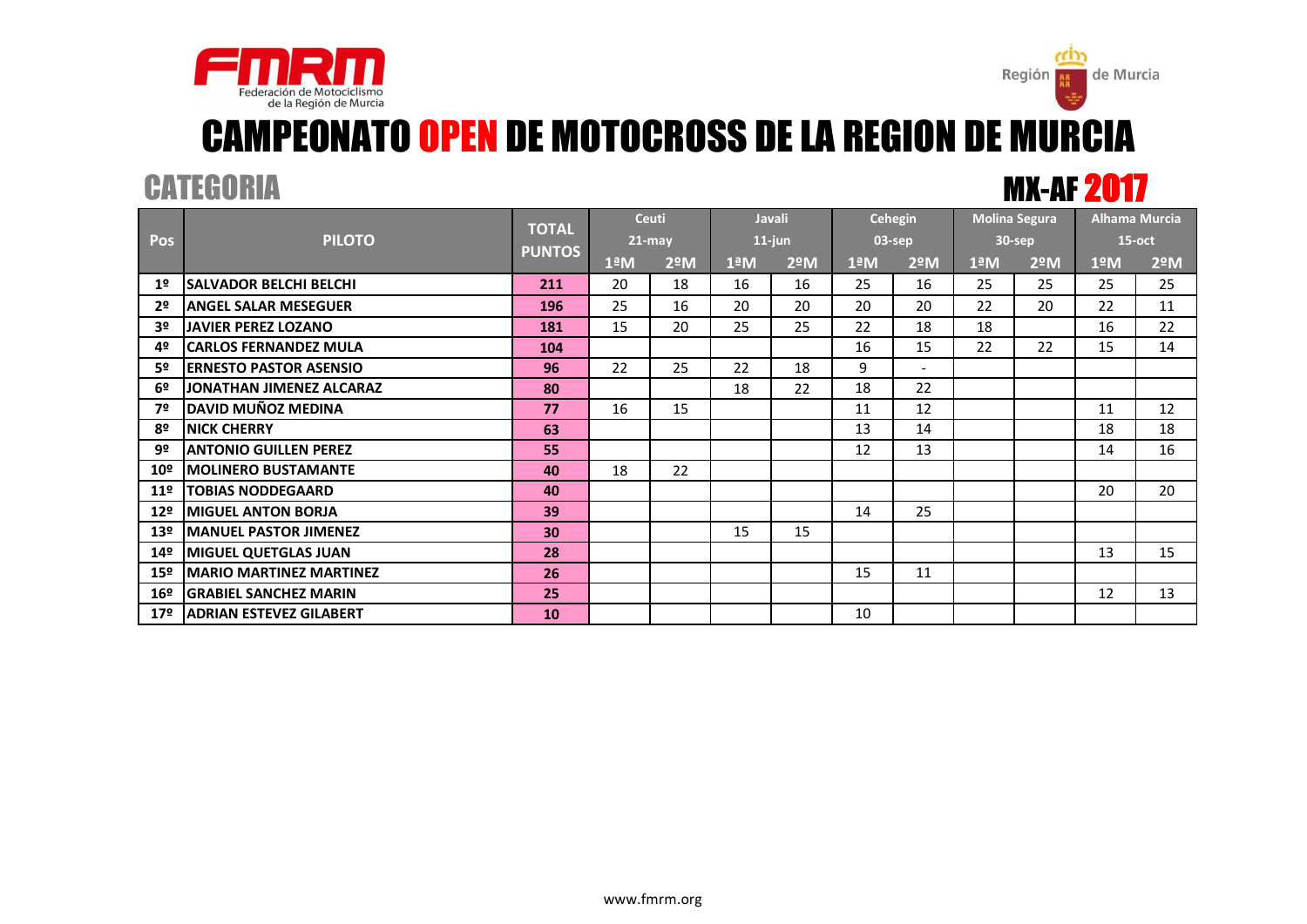



de Murcia

Región

|                 |                                          | <b>TOTAL</b>  |                          | <b>Ceuti</b>             |                          | <b>Javali</b>            | Cehegin              |                          | <b>Molina Segura</b> |                  | <b>Alhama Murcia</b> |               |
|-----------------|------------------------------------------|---------------|--------------------------|--------------------------|--------------------------|--------------------------|----------------------|--------------------------|----------------------|------------------|----------------------|---------------|
| <b>Pos</b>      | <b>PILOTO</b>                            | <b>PUNTOS</b> | $21$ -may                |                          |                          | $11$ -jun                | 03-sep               |                          | 30-sep               |                  | $22$ -oct            |               |
|                 |                                          |               | $1^{\underline{a}}M$     | $2^{\circ}$ M            | $1^{\underline{a}}$ M    | $2^{\circ}$ M            | $1^{\underline{a}}M$ | 2 <sup>°</sup> M         | 1 <sup>a</sup> M     | 2 <sup>°</sup> M | 1 <sup>°</sup> M     | $2^{\circ}$ M |
| 1 <sup>2</sup>  | <b>ANTONIO LOPEZ PARRAGA</b>             | 215           | 25                       | 22                       | 25                       | 20                       | 22                   | 20                       | 22                   | 25               | 16                   | 18            |
| 2 <sup>o</sup>  | <b>DOMINGO CANO GIL</b>                  | 202           | 18                       | 25                       | 20                       | 25                       | 15                   | 16                       | 13                   | 20               | 25                   | 25            |
| 4º              | <b>FRANCISCO CANO MARTINEZ</b>           | 186           | 20                       | 20                       | 16                       | 16                       | 16                   | 11                       | 25                   | 18               | 22                   | 22            |
| 3º              | <b>ANTONIO JESUS SANTOS SANCHEZ</b>      | 182           | 16                       | 18                       | 18                       | 22                       | 8                    | 18                       | 20                   | 22               | 20                   | 20            |
| 6º              | <b>JESUS MARTINEZ HERNANDEZ</b>          | 126           | 14                       | 12                       | 14                       | 14                       | 4                    | 10                       | 15                   | 15               | 14                   | 14            |
| 92              | <b>CARLOS JAVIER TORNEL CAMARA</b>       | 116           | 15                       | 14                       | $\overline{a}$           | $\overline{\phantom{0}}$ | $\overline{7}$       | 14                       | 16                   | 16               | 18                   | 16            |
| 7º              | <b>PEDRO REVERTE MONTIEL</b>             | 112           | 13                       | 11                       | 15                       | 15                       | 3                    | 4                        | 12                   | 13               | 13                   | 13            |
| 52              | <b>ALEJANDRO PINTOR RUBIO</b>            | 110           | 11                       | $\mathbf{r}$             | 22                       | 18                       | 18                   | 9                        | 18                   | 14               |                      |               |
| 10 <sup>°</sup> | <b>MANUEL ANTONIO GARCIA PRIOR</b>       | 100           | 12                       | 13                       | $\overline{\phantom{a}}$ | $\overline{\phantom{a}}$ | 13                   | $\overline{7}$           | 14                   | 11               | 15                   | 15            |
| 14º             | PEDRO MARTINEZ FERNANDEZ                 | 73            | $\overline{a}$           | $\blacksquare$           | 13                       | 13                       | $\overline{a}$       | $\overline{a}$           | 11                   | 12               | 12                   | 12            |
| 8º              | <b>FRANCISCO J RUIZ DUQUE</b>            | 50            | $\overline{\phantom{a}}$ | $\blacksquare$           | $\overline{\phantom{a}}$ | $\overline{\phantom{0}}$ | 25                   | 25                       |                      |                  |                      |               |
| 11 <sup>°</sup> | JUAN ANGEL SANCHEZ FERNANDEZ             | 42            | $\blacksquare$           | $\overline{\phantom{a}}$ | $\overline{\phantom{a}}$ | $\overline{a}$           | 20                   | 22                       |                      |                  |                      |               |
| 12 <sup>°</sup> | <b>MOISES LOPEZ LOPEZ</b>                | 38            | 22                       | 16                       | $\overline{\phantom{a}}$ | $\overline{\phantom{0}}$ | $\sim$               | $\overline{\phantom{a}}$ |                      |                  |                      |               |
| 13 <sup>°</sup> | <b>ANDRES LOPEZ GOMEZ</b>                | 26            | $\overline{\phantom{a}}$ | $\overline{\phantom{a}}$ |                          | $\overline{a}$           | 14                   | 12                       |                      |                  |                      |               |
| 15 <sup>°</sup> | <b>PEDRO PUERTA JIMENEZ</b>              | 25            | $\overline{\phantom{a}}$ | $\overline{a}$           | $\blacksquare$           | $\overline{a}$           | 10                   | 15                       |                      |                  |                      |               |
| 16 <sup>°</sup> | <b>JOSE ORTIZ SANCHEZ</b>                | 25            | 10                       | 15                       | $\blacksquare$           | $\overline{a}$           | $\overline{a}$       | $\overline{a}$           |                      |                  |                      |               |
| 17 <sup>°</sup> | <b>JOSE CORBALAN JIMENEZ</b>             | 24            | $\overline{\phantom{a}}$ | $\overline{\phantom{a}}$ | $\blacksquare$           | $\overline{\phantom{0}}$ | 11                   | 13                       |                      |                  |                      |               |
| 18º             | <b>EDUARDO JOSE FUSTER GARCIA</b>        | 17            | $\overline{\phantom{a}}$ | $\overline{\phantom{a}}$ | $\blacksquare$           | $\overline{a}$           | 12                   | 5                        |                      |                  |                      |               |
| 19º             | <b>JUAN FRANCISCO MOYA RUBIO</b>         | 13            | $\overline{\phantom{a}}$ | $\overline{\phantom{a}}$ | $\overline{\phantom{a}}$ | $\overline{\phantom{0}}$ | 5                    | 8                        |                      |                  |                      |               |
| 20º             | <b>JOSE ALFONSO GARCIA ROMERA</b>        | 12            | $\overline{\phantom{a}}$ | $\overline{\phantom{a}}$ | $\overline{\phantom{a}}$ | $\overline{a}$           | 6                    | 6                        |                      |                  |                      |               |
| 21 <sup>°</sup> | <b>IFRANCISCO JOSE FERNANDEZ SANCHEZ</b> | 9             |                          | $\overline{\phantom{a}}$ | $\overline{\phantom{a}}$ | $\overline{\phantom{m}}$ | 9                    | $\overline{\phantom{a}}$ |                      |                  |                      |               |
| 22 <sup>°</sup> | <b>JUAN ANTONIO LOPEZ VALERO</b>         | 5             |                          |                          |                          |                          | $\overline{2}$       | 3                        |                      |                  |                      |               |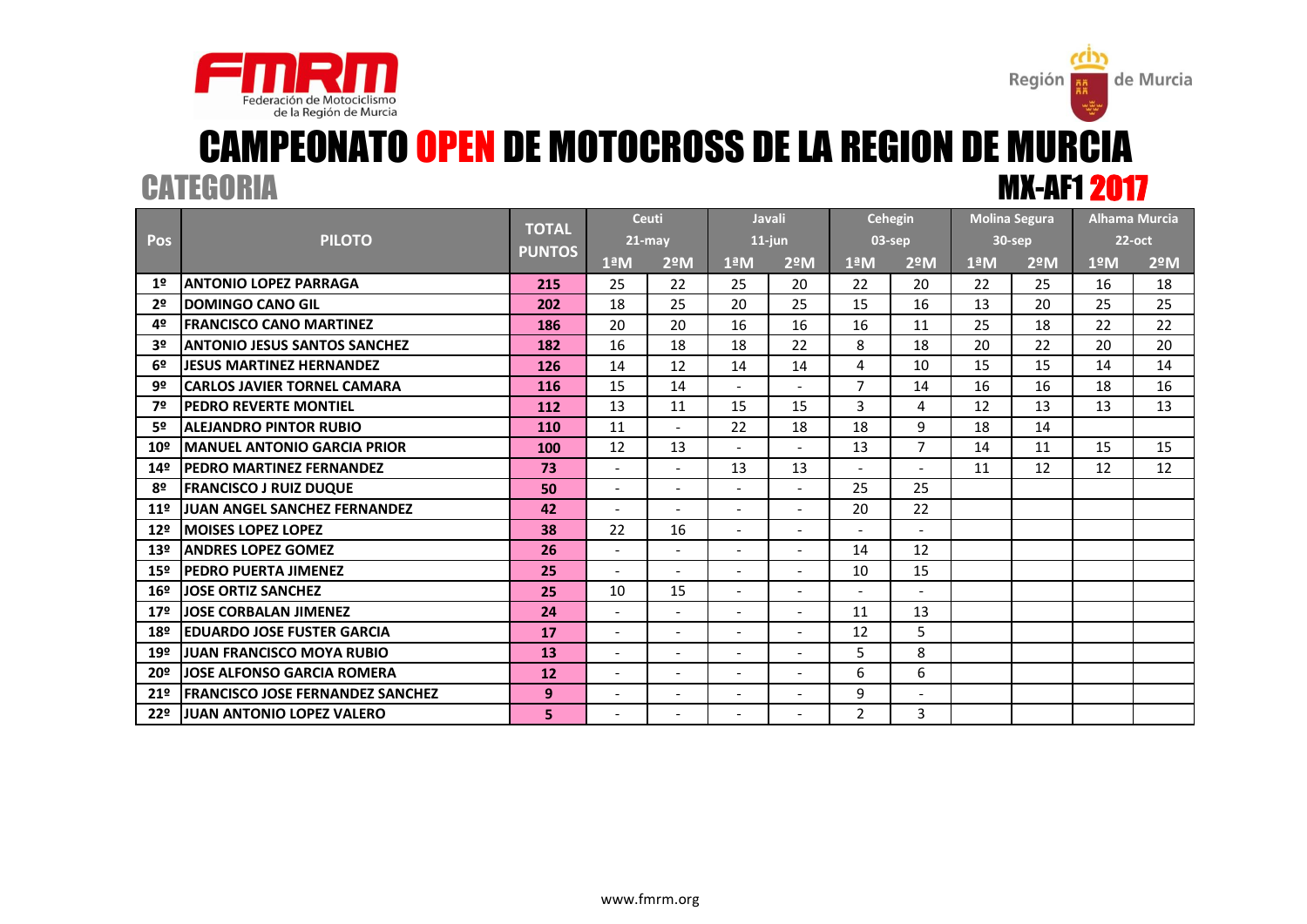



## MX-85 2017 CAMPEONATO OPEN DE MOTOCROSS DE LA REGION DE MURCIA **CATEGORIA**

|                 |                                          | <b>TOTAL</b>  |                  | <b>Ceuti</b>     | <b>Javali</b>    |                  | <b>Cehegin</b>       |                  | <b>Molina Segura</b> |                |
|-----------------|------------------------------------------|---------------|------------------|------------------|------------------|------------------|----------------------|------------------|----------------------|----------------|
| Pos             | <b>PILOTO</b>                            |               |                  | 21-may           | $11$ -jun        |                  | 03-sep               |                  | <b>30-sep</b>        |                |
|                 |                                          | <b>PUNTOS</b> | 1 <sup>a</sup> M | 2 <sup>°</sup> M | 1 <sup>a</sup> M | 2 <sup>°</sup> M | $1^{\underline{a}}M$ | 2 <sup>o</sup> M | 1 <sup>a</sup> M     | $2^{\circ}$ M  |
| 1 <sup>°</sup>  | <b>IDAVID BRACERA MARTINEZ</b>           | 150           | 25               | 25               |                  |                  | 25                   | 25               | 25                   | 25             |
| 2 <sup>o</sup>  | <b>OSCAR ROMAN FORONDA</b>               | 106           | 18               | 18               |                  |                  | 16                   | 18               | 16                   | 20             |
| 3 <sup>o</sup>  | <b>ANDREA MARTINEZ SARMIENTO</b>         | 97            |                  |                  | 22               | 22               | 13                   | 16               | 10                   | 14             |
| 4º              | <b>TYLER SAMUEL GRAVES</b>               | 88            | 22               | 22               |                  |                  |                      |                  | 22                   | 22             |
| 5º              | <b>JOSE MARIA VILLA GIL</b>              | 78            | 10               |                  | 25               | 25               | 18                   |                  |                      |                |
| 6º              | <b>ALEX MARIN BATALLER</b>               | 76            | 20               | 20               |                  |                  |                      |                  | 18                   | 18             |
| 7º              | <b>MARCOS MARTINEZ FERNANDEZ</b>         | 72            | 16               | 16               |                  |                  | 20                   | 20               |                      |                |
| 8º              | <b>JJUAN JOSE LLAMAS MARTINEZ</b>        | 68            | 14               | 14               | 20               | 20               |                      |                  |                      |                |
| 9º              | <b>FELIX SANTAMIRA AROCA</b>             | 68            |                  |                  | 18               | 18               | 15                   | 13               | 4                    |                |
| 10 <sup>°</sup> | JOAQUIN ARREDONDO GARCIA                 | 58            | 15               | 15               |                  |                  |                      |                  | 15                   | 13             |
| 11 <sup>°</sup> | <b>FRANCISCO JAVIER PEREZ GARCIA</b>     | 54            | 12               | 12               |                  |                  | 12                   | 12               | $\mathbf{1}$         | 5              |
| 12 <sup>°</sup> | <b>IMAXIMO MERIDIO PLANELLES NAVARRO</b> | 47            |                  |                  |                  |                  | 14                   | 14               | $\overline{7}$       | 12             |
| 13 <sup>°</sup> | <b>JANTONIO GALLEGO RAMOS</b>            | 44            |                  |                  |                  |                  | 22                   | 22               |                      |                |
| 14 <sup>°</sup> | <b>DANIEL CARCABOSO FARCIA</b>           | 36            |                  |                  |                  |                  |                      |                  | 20                   | 16             |
| 15 <sup>°</sup> | <b>VICTOR MOMPO GRAU</b>                 | 33            | 11               | 11               |                  |                  |                      |                  | 3                    | 8              |
| 16 <sup>°</sup> | <b>CARLOS MARTINEZ GALVEZ</b>            | 29            |                  |                  |                  |                  |                      |                  | 14                   | 15             |
| 17 <sup>°</sup> | <b>SOLER RUIZ</b>                        | 26            | 13               | 13               |                  |                  |                      |                  |                      |                |
| 18º             | <b>ALBA RODRIGUEZ GIL</b>                | 19            |                  |                  |                  |                  |                      |                  | 9                    | 10             |
| 19º             | DANIEL RODRIGUEZ GIL                     | 16            |                  |                  |                  |                  |                      |                  | 5                    | 11             |
| 20º             | <b>ICHRISTIAN ROJAS INVERNON</b>         | <b>15</b>     |                  |                  |                  |                  |                      | 15               |                      |                |
| 21 <sup>°</sup> | <b>JACK PARRI</b>                        | 15            |                  |                  |                  |                  |                      |                  | 6                    | 9              |
| 22º             | <b>ALEX LAS HERAS</b>                    | 15            |                  |                  |                  |                  |                      |                  | 8                    | $\overline{7}$ |
| 23º             | <b>MANUEL LOPEZ CARRERAS</b>             | 12            |                  |                  |                  |                  |                      |                  | 12                   |                |
| 24º             | <b>XAVIER CAMPS FAURIA</b>               | 11            |                  |                  |                  |                  |                      |                  | 11                   |                |
| 25 <sup>°</sup> | <b>BALLESTER PUJOL</b>                   | 9             | 9                |                  |                  |                  |                      |                  |                      |                |
| 26 <sup>°</sup> | <b>JJOEL CANO MORILLA</b>                | 8             |                  |                  |                  |                  |                      |                  | $\overline{2}$       | 6              |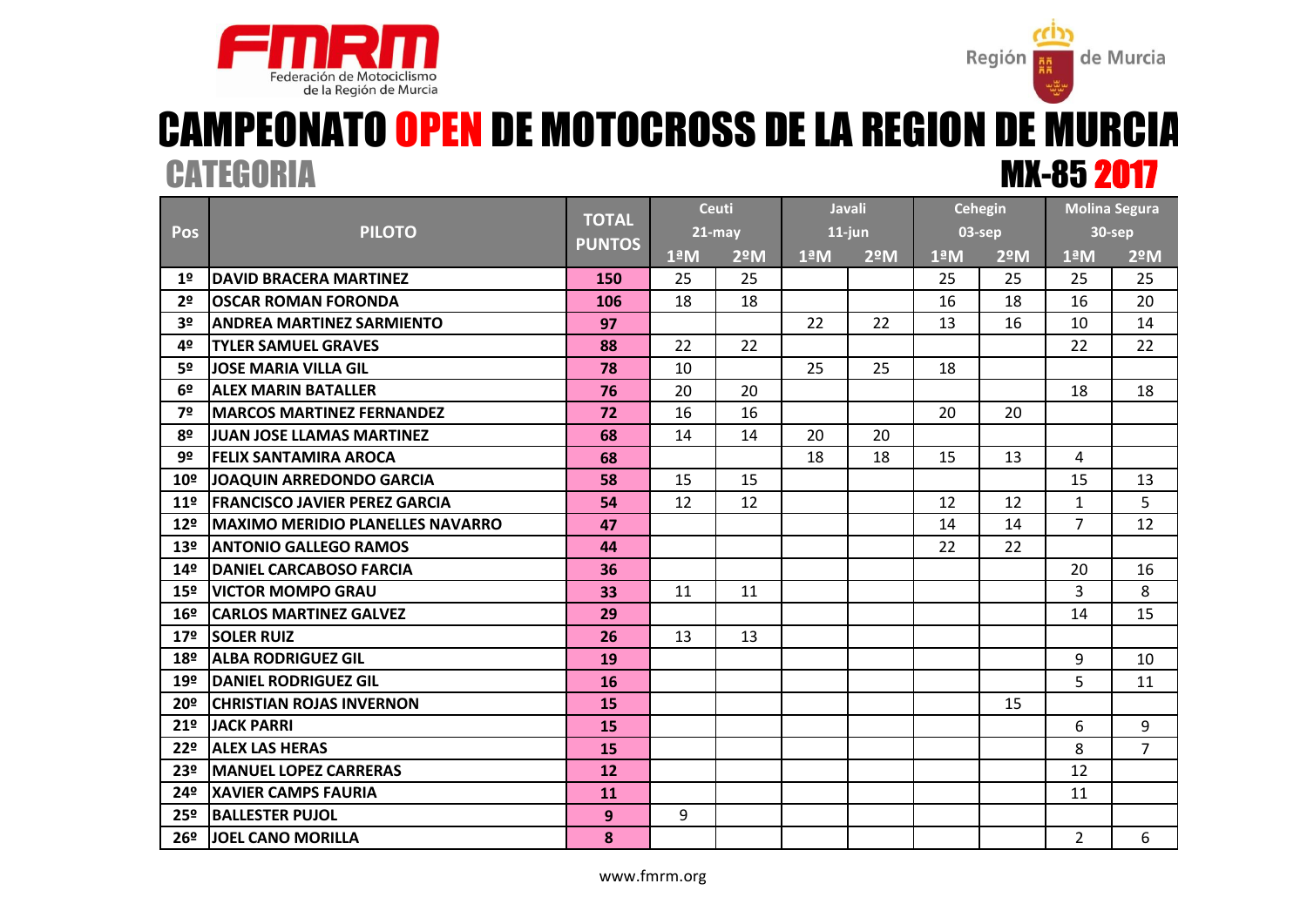



### MX-65 2017 CAMPEONATO OPEN DE MOTOCROSS DE LA REGION DE MURCIA **CATEGORIA**

|                 |                                 | <b>TOTAL</b><br><b>PUNTOS</b> | <b>Ceuti</b>     |               | <b>Javali</b>        |               | <b>Cehegin</b>       |               | <b>Molina Segura</b> |                |
|-----------------|---------------------------------|-------------------------------|------------------|---------------|----------------------|---------------|----------------------|---------------|----------------------|----------------|
| Pos             | <b>PILOTO</b>                   |                               |                  | $21 - may$    | $11$ -jun            |               | 03-sep               |               |                      | 30-sep         |
|                 |                                 |                               | 1 <sup>a</sup> M | $2^{\circ}$ M | $1^{\underline{a}}M$ | $2^{\circ}$ M | $1^{\underline{a}}M$ | $2^{\circ}$ M | 1 <sup>a</sup> M     | $2^{\circ}$ M  |
| 1 <sup>°</sup>  | JOSE MANUEL ZAMBUDIO GARCIA     | 164                           | 25               | 22            | 22                   | 25            | 25                   | 25            | 7                    | 13             |
| 2 <sup>o</sup>  | <b>MARIO VELEZ SAEZ</b>         | 115                           | 18               | 18            | 18                   | 20            | 20                   | 20            |                      | $\mathbf{1}$   |
| 3 <sup>o</sup>  | <b>ROMEO SANDOVAL SERNA</b>     | 91                            | 22               | 25            |                      |               | 22                   | 22            |                      |                |
| 4º              | JORGE FUENTES MARTINEZ          | 68                            |                  |               | 25                   | 22            |                      |               | 10                   | 11             |
| 5º              | <b>ANDRES MARTINEZ ANTON</b>    | 66                            | 16               | 16            | 16                   | 18            |                      |               |                      |                |
| 6º              | <b>ANTONIO GALLEGO RAMOS</b>    | 50                            |                  |               |                      |               |                      |               | 25                   | 25             |
| 7º              | <b>JAVIER GARCIA GONZALEZ</b>   | 45                            |                  |               | 20                   | 16            |                      |               | 9                    |                |
| 8º              | <b>ALEJANDRO PEREZ MARTIN</b>   | 44                            |                  |               |                      |               |                      |               | 22                   | 22             |
| 9º              | <b>DOMINGO OSARURO MOLINA</b>   | 40                            | 20               | 20            |                      |               |                      |               |                      |                |
| 10 <sup>°</sup> | lUNAI AGUILO AZORI              | 40                            |                  |               |                      |               |                      |               | 20                   | 20             |
| 11 <sup>°</sup> | <b>BRUNO PUERTO GARCIA</b>      | 36                            |                  |               |                      |               | 18                   | 18            |                      |                |
| 12 <sup>°</sup> | <b>ALEIX MARTIN CALLEJA</b>     | 34                            |                  |               |                      |               |                      |               | 16                   | 18             |
| 13 <sup>°</sup> | <b>IFRANCISCO GARCIA OCAÑA</b>  | 34                            |                  |               |                      |               |                      |               | 18                   | 16             |
| 14 <sup>°</sup> | <b>CARLOS PRAT SENDRA</b>       | 30                            |                  |               |                      |               |                      |               | 15                   | 15             |
| 15 <sup>°</sup> | <b>JOEL CAÑADAS GONZALEZ</b>    | 26                            |                  |               |                      |               |                      |               | 14                   | 12             |
| 16 <sup>°</sup> | <b>ASIER URQUIOLA GOICOECHE</b> | 25                            |                  |               |                      |               |                      |               | 11                   | 14             |
| 17 <sup>°</sup> | <b>MANUEL LOPEZ CARRERAS</b>    | 23                            |                  |               |                      |               |                      |               | 13                   | 10             |
| 18º             | <b>ELIAS ESCANDELL GIL</b>      | 18                            |                  |               |                      |               |                      |               | 12                   | 6              |
| 19º             | <b>CARLOS SALVADOR DIAZ</b>     | 15                            |                  |               |                      |               |                      |               | 6                    | 9              |
| 20 <sup>°</sup> | <b>SALVADOR PEREZ CARNEIRO</b>  | 12                            |                  |               |                      |               |                      |               | 5                    | $\overline{7}$ |
| 21 <sup>°</sup> | <b>ARAITZ PERALES ALONS</b>     | 11                            |                  |               |                      |               |                      |               | 8                    | 3              |
| 22 <sup>°</sup> | <b>DANNY JON KINGSTO</b>        | 9                             |                  |               |                      |               |                      |               | 4                    | 5              |
| 23º             | <b>DANIEL RODRIGUEZ GIL</b>     | 8                             |                  |               |                      |               |                      |               |                      | 8              |
| 24º             | <b>ADRIAN CASTRO BARRIGON</b>   | $\overline{\mathbf{z}}$       |                  |               |                      |               |                      |               | $\overline{3}$       | 4              |
| 25 <sup>°</sup> | <b>ALEX LASHERAS ORTA</b>       | $\overline{2}$                |                  |               |                      |               |                      |               |                      | $\overline{2}$ |
| 26º             | <b>BOGDAN ZHIDKOV</b>           | $\overline{2}$                |                  |               |                      |               |                      |               | $\overline{2}$       |                |

www.fmrm.org